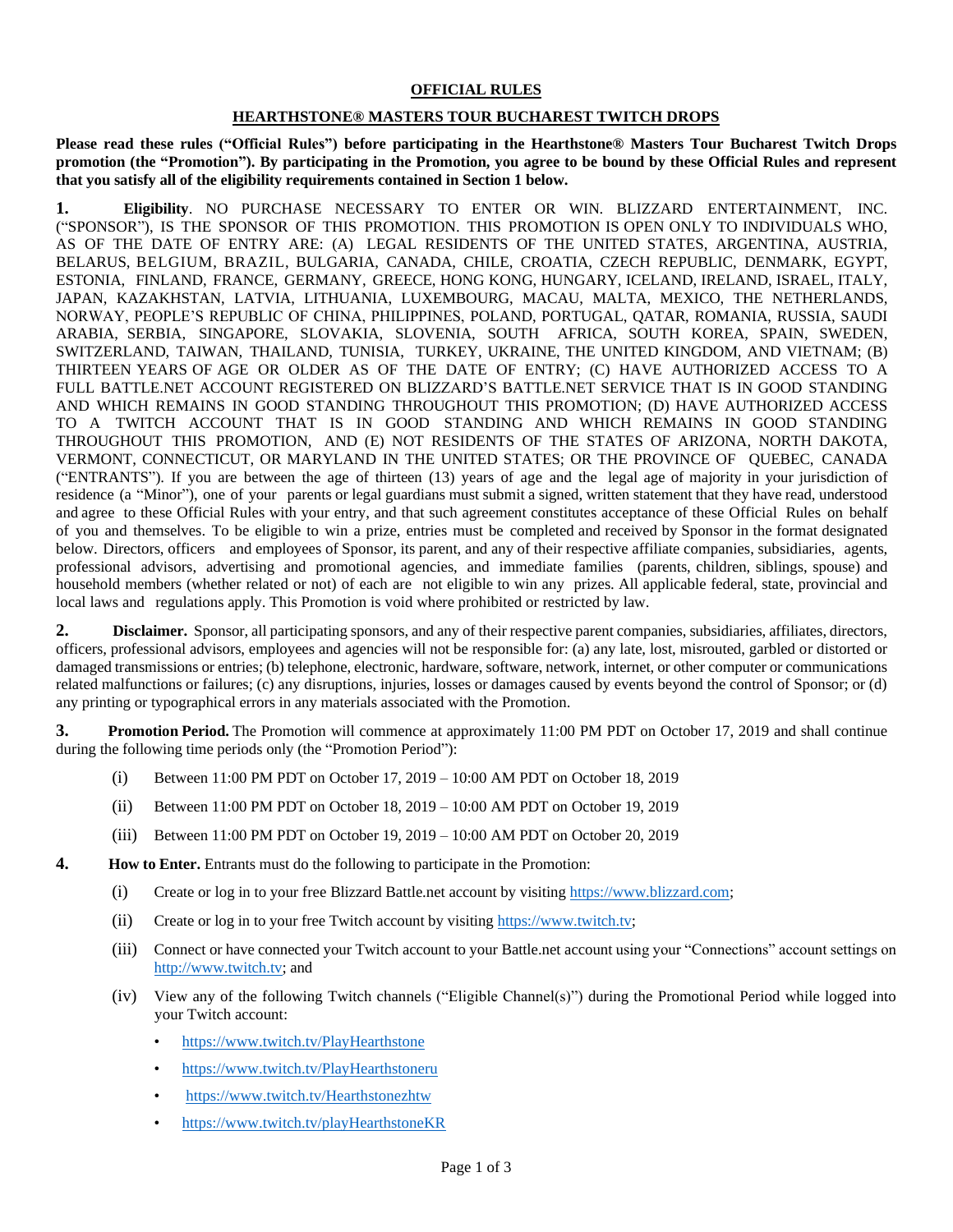- <https://www.twitch.tv/playHearthstonejp>
- [https://www.twitch.tv/copaamerica\\_es1](https://www.twitch.tv/copaamerica_es1)
- [https://www.twitch.tv/copaamerica\\_pt1](https://www.twitch.tv/copaamerica_pt1)

**5. Guaranteed Drops.** All Entrants who satisfy the eligibility requirements and watch a cumulative total of three (3) hours of any Eligible Channel during the Promotional Period will earn one (1) digital *Hearthstone*: *Saviors of Uldum™* card pack with an approximate retail value of \$1.50 USD. Additionally, all Entrants who satisfy the eligibility requirements and watch a cumulative total of six (6) hours of any Eligible Channel during the Promotional Period will earn one (1) additional digital *Hearthstone*: *Saviors of Uldum* card pack with an approximate retail value of \$1.50 USD. Limit two (2) *Hearthstone*: *Saviors of Uldum* card packs per Entrant.

**6. Random Drops.** All Entrants who are not residents of Mexico or Brazil who otherwise satisfy the eligibility requirements for a particular hour during the Promotional Period will be entered into a random draw for the chance to win one (1) of one thousand five hundred (1,500) digital *Hearthstone* card pack from the "classic" card set dropped during that hour. Random drops will occur every hour during the Promotional Period. Each random drop will contain one (1) *Hearthstone* card pack from the "classic" card set with an approximate retail value of \$1.50 USD.

**7. Notification and Verification of Gifts or Prizes.** All digital items awarded as part of this Promotion will be automatically credited to the Battle.net accounts of the recipients within forty-eight (48) hours of determination. An internet connection and valid *Hearthstone* game license is required to utilize the prize. A *Hearthstone* game license is free of charge and can be obtained at [https://playhearthstone.com.](https://playhearthstone.com/) Non-compliance with these Official Rules may result in disqualification, forfeiture of the prize, and, at Sponsors' sole discretion, selection of an alternate eligible Entrant for the forfeited prize in accordance with these Official Rules, who will be subject to disqualification in the same manner.

**8. Odds of Winning**. Odds of winning a Prize depend on the total number of Entrants who submit entries for the Promotion. ALL TAXES ASSOCIATED WITH THE RECEIPT OR USE OF ANY PRIZE AS WELL AS ANY COSTS AND EXPENSES ASSOCIATED WITH ACCEPTANCE AND USE OF A PRIZE ARE THE SOLE RESPONSIBILITY OF THE WINNERS. Prizes returned as undeliverable or otherwise not claimed within the time period specified by Sponsor will be forfeited and, at Sponsor's discretion, awarded to an alternate winner, as applicable and time permitting. Prizes are not transferable. No substitutions or exchanges (including for cash) of any prizes will be permitted, except that Sponsor reserves the right to substitute a prize (or portion thereof) of comparable or greater value for any prize. All prizes will be awarded. Winners of a prize in this Promotion may be required to execute an affidavit of eligibility and liability and publicity release within the time period specified by Sponsor before they can receive their Prize. All prizes are awarded "AS IS" and WITHOUT WARRANTY OF ANY KIND, express or implied, (including, without limitation, any implied warranty of merchantability, fitness for a particular purpose, or non-infringement).

**9. Sponsor Use of Entries.** Each qualified entrant, in consideration of their being allowed the opportunity to enter the Promotion, hereby grant Sponsor a perpetual, non-exclusive, worldwide license and right to utilize the entry materials submitted to Sponsor in connection with the Promotion (collectively, "Entry Materials"), as well as Entrant's name, address(city, state, and country), character, likeness, prize information, statements about the promotion and biography, for any publicity, advertising and promotional purposes without additional compensation, except where prohibited by law, and releases the Released Parties (defined below) from any liability with respect thereto. The Entry Materials will not be returned to any Entrant. Without limiting the generality of the foregoing, Entrant acknowledge that Sponsor shall have the right to use, modify, reproduce, publish, perform, display on all forms of media, distribute, make derivative works of and otherwise commercially and non-commercially exploit the Entry Materials in perpetuity and throughout the universe, in any manner or medium now existing or hereafter developed, without separate compensation to you or any other person or entity. Entrant further agrees to take, at Sponsor's expense, any further action (including, without limitation, execution of affidavits and other documents) reasonably requested by Sponsor to effect, perfect or confirm Sponsor's rights as set forth above in this paragraph.

**10. Collection of Information.** As stated above, the Promotion is not open to anyone under the age of majority in your country of citizenship or state of residence without the written consent of their parent or guardian. In the event that Sponsor becomes aware that you are under the age of majority in your country of citizenship, and consent from your parent or guardian was not obtained, Sponsor will delete, erase or destroy any and all personally identifiable information that is obtained from the Entry Materials. In the event that you are a citizen of France and/or any of the other countries whose citizens are eligible for this Promotion, and pursuant to French law pertaining to data collection and processing, you are informed that the data collector is Blizzard Entertainment, Inc., and the data collected will be transferred to the United States of America. Upon request, you will be provided with access to your personal data. You also have a right of opposition to the data collection, under certain circumstances. To exercise such right, you may write to "Hearthstone Masters Tour Bucharest Twitch Drops - Personal Data," c/o Blizzard Entertainment, P.O. Box 18979, Irvine, CA 92612. You may also withdraw your personal data upon request, however you will be disqualified as an entrant in the Promotion if you withdraw your personal data prior to the determination and fulfillment of the prizes listed above.

**11. General Release.** By participating in this Promotion, you release Sponsor, participating sponsors and any of their respective parent companies, subsidiaries, affiliates, directors, officers, employees and agencies (collectively, the "Released Parties") from any liability whatsoever, and waive any and all causes of action, related to any claims, costs, injuries, losses, or damages of any kind arising